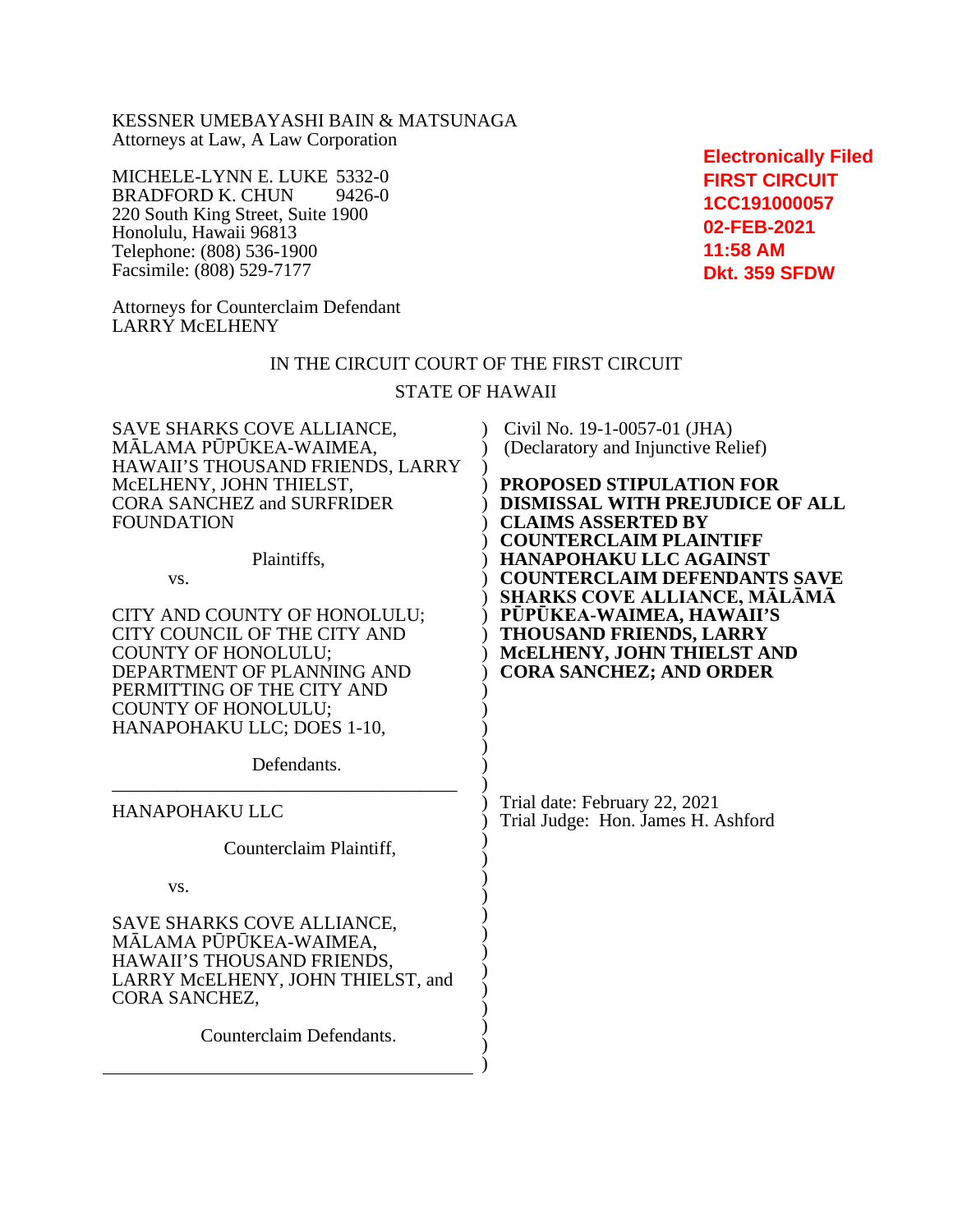KESSNER UMEBAYASHI BAIN & MATSUNAGA Attorneys at Law, A Law Corporation

MICHELE-LYNN E. LUKE 5332-0<br>BRADFORD K. CHUN 9426-0 BRADFORD K. CHUN 220 South King Street, Suite 1900 Honolulu, Hawaii 96813 Telephone: (808) 536-1900 Facsimile: (808) 529-7177

Attorneys for Counterclaim Defendant LARRY McELHENY

# IN THE CIRCUIT COURT OF THE FIRST CIRCUIT

### STATE OF HAWAII

| <b>SAVE SHARKS COVE ALLIANCE,</b><br>MĀLAMA PŪPŪKEA-WAIMEA,<br>HAWAII'S THOUSAND FRIENDS, LARRY<br>MCELHENY, JOHN THIELST,<br><b>CORA SANCHEZ and SURFRIDER</b><br><b>FOUNDATION</b><br>Plaintiffs,<br>VS.<br>CITY AND COUNTY OF HONOLULU;<br>CITY COUNCIL OF THE CITY AND<br><b>COUNTY OF HONOLULU;</b><br>DEPARTMENT OF PLANNING AND<br>PERMITTING OF THE CITY AND<br><b>COUNTY OF HONOLULU;</b><br>HANAPOHAKU LLC; DOES 1-10,<br>Defendants. | Civil No. 19-1-0057-01 (JHA)<br>(Declaratory and Injunctive Relief)<br>STIPULATION FOR DISMISSAL WITH<br><b>PREJUDICE OF ALL CLAIMS</b><br><b>ASSERTED BY COUNTERCLAIM</b><br><b>PLAINTIFF HANAPOHAKU LLC</b><br><b>AGAINST COUNTERCLAIM</b><br>DEFENDANTS SAVE SHARKS COVE<br>ALLIANCE, MĀLĀMĀ PŪPŪKEA-<br><b>WAIMEA, HAWAII'S THOUSAND</b><br>FRIENDS, LARRY McELHENY, JOHN<br>THIELST AND CORA SANCHEZ; AND<br><b>ORDER</b> |
|-------------------------------------------------------------------------------------------------------------------------------------------------------------------------------------------------------------------------------------------------------------------------------------------------------------------------------------------------------------------------------------------------------------------------------------------------|--------------------------------------------------------------------------------------------------------------------------------------------------------------------------------------------------------------------------------------------------------------------------------------------------------------------------------------------------------------------------------------------------------------------------------|
| <b>HANAPOHAKU LLC</b><br>Counterclaim Plaintiff,<br>VS.                                                                                                                                                                                                                                                                                                                                                                                         | Trial date: February 22, 2021<br>Trial Judge: Hon. James H. Ashford                                                                                                                                                                                                                                                                                                                                                            |
| <b>SAVE SHARKS COVE ALLIANCE,</b><br>MĀLAMA PŪPŪKEA-WAIMEA,<br>HAWAII'S THOUSAND FRIENDS,<br>LARRY McELHENY, JOHN THIELST, and<br>CORA SANCHEZ,<br>Counterclaim Defendants.                                                                                                                                                                                                                                                                     |                                                                                                                                                                                                                                                                                                                                                                                                                                |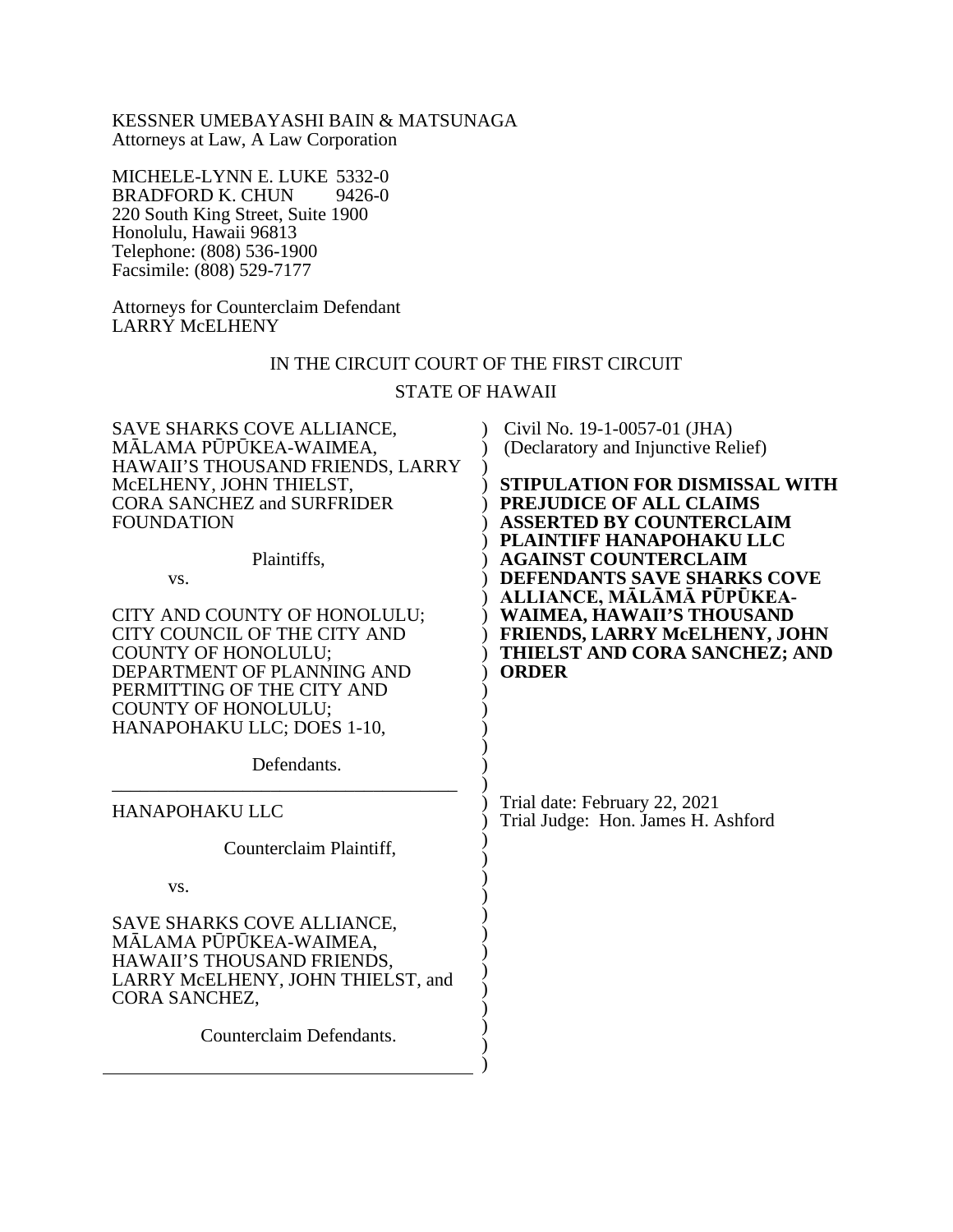### **STIPULATION FOR DISMISSAL WITH PREJUDICE OF ALL CLAIMS ASSERTED BY COUNTERCLAIM PLAINTIFF HANAPOHAKU LLC AGAINST COUNTERCLAIM DEFENDANTS SAVE SHARKS COVE ALLIANCE, MĀLĀMĀ PŪPŪKEA-WAIMEA, HAWAII'S THOUSAND FRIENDS, LARRY McELHENY, JOHN THIELST AND CORA SANCHEZ**

IT IS HEREBY STIPULATED by and between Counterclaim Plaintiff HANAPOHAKU

LLC ("Counterclaim Plaintiff") and Counterclaim Defendants SAVE SHARKS COVE

ALLIANCE, MĀLĀMĀ PŪPŪKEA-WAIMEA, HAWAII'S THOUSAND FRIENDS, LARRY

McELHENY, JOHN THIELST AND CORA SANCHEZ (collectively "Counterclaim

Defendants"), by and through their respective counsel, that pursuant to Rules 41(c) and 41.1 of

the Hawai`i Rules of Civil Procedure, all claims asserted by Counterclaim Plaintiff against

Counterclaim Defendants in the above-captioned matter, be and hereby are, dismissed with

prejudice, each party to bear his or her own attorneys' fees and costs.

Trial is scheduled for February 22, 2021. All other claims asserted in this action, remain.

DATED at Honolulu, Hawai`i, January 25, 2021.

/s/Timothy Vandeveer MARGARET DUNHAM WILLE TIMOTHY VANDEVEER Attorneys for Plaintiff/Counterclaim Defendant SAVE SHARKS COVE ALLIANCE

DATED at Honolulu, Hawai`i, January 25, 2021.

/s/Pamela W. Bunn PAMELA W. BUNN ERIKA L. AMATORE Attorneys for Plaintiff/Counterclaim Defendant MĀLĀMĀ PŪPŪKEA-WAIMEA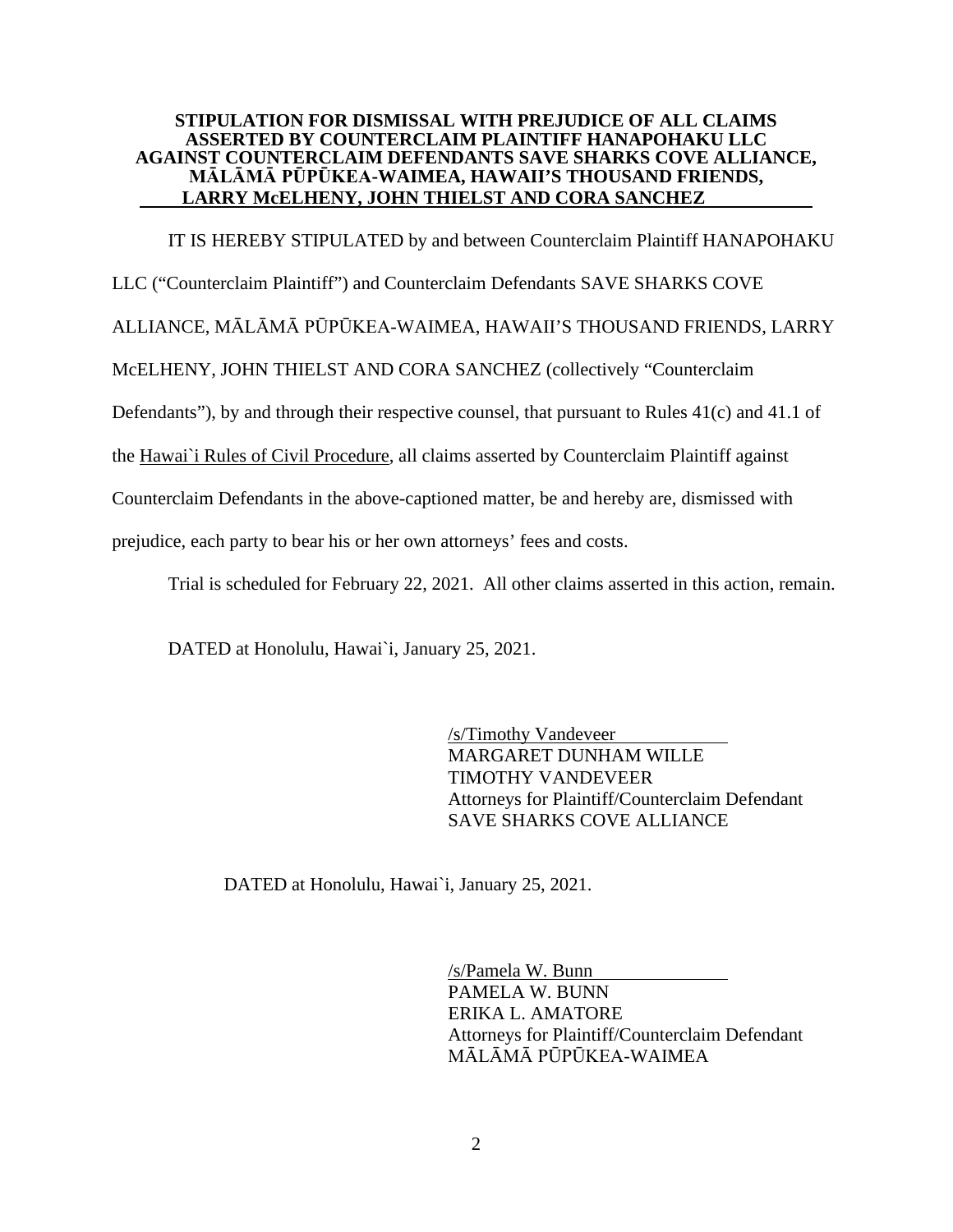DATED at Honolulu, Hawai`i, January 25, 2021.

/s/Pamela W. Bunn PAMELA W. BUNN ERIKA L. AMATORE Attorneys for Plaintiff HAWAII'S THOUSAND FRIENDS

DATED at Honolulu, Hawai`i, January 25, 2021.

/s/Gene K. Lau GENE K. LAU Attorney for Counterclaim Defendant HAWAII'S THOUSAND FRIENDS

DATED at Honolulu, Hawai`i, January 25, 2021.

/s/Timothy Vandeveer MARGARET DUNHAM WILLE TIMOTHY VANDEVEER Attorneys for Plaintiff LARRY McELHENY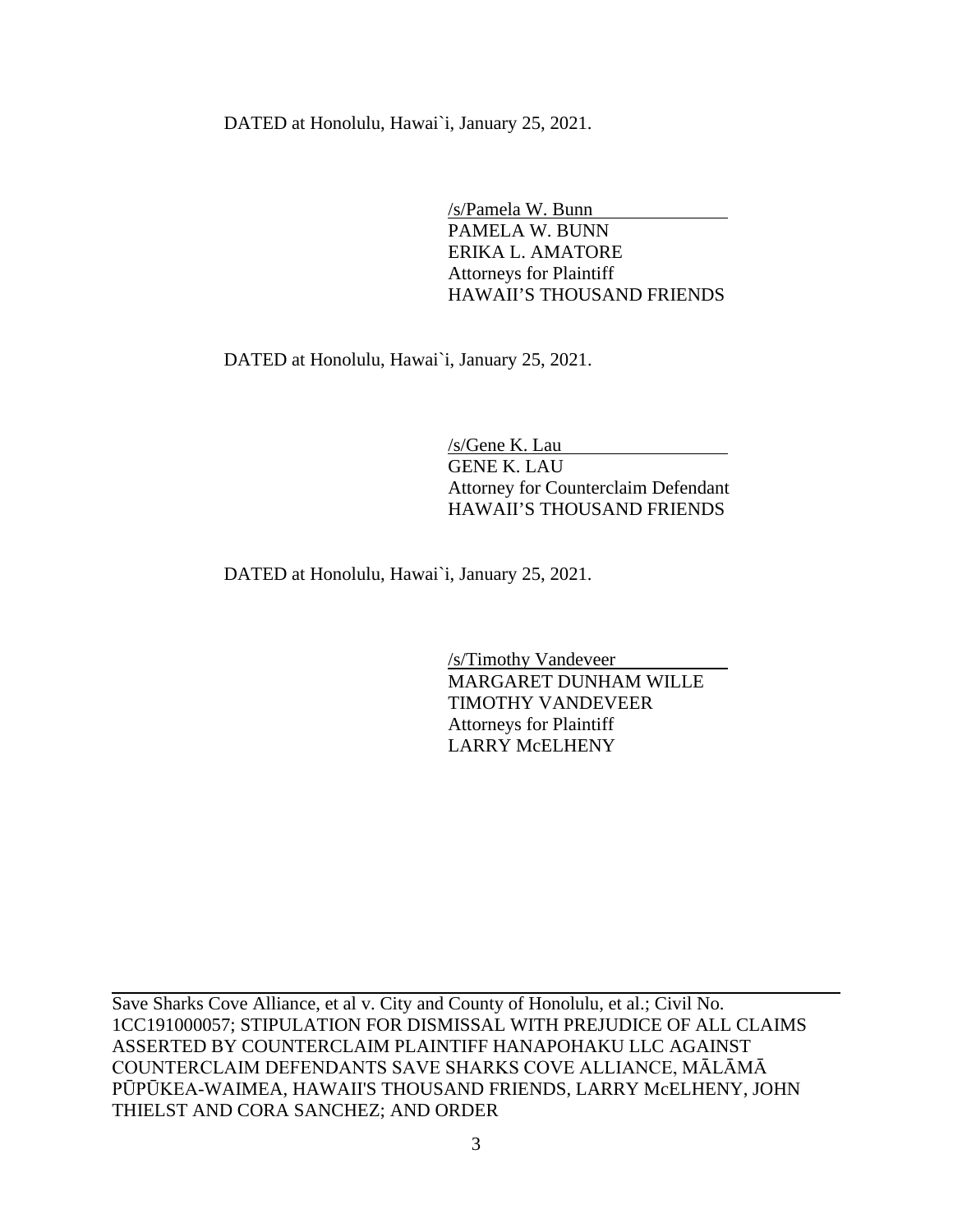DATED at Honolulu, Hawai`i, February 2, 2021.

/s/Bradford K. Chun MICHELE-LYNN E. LUKE BRADFORD K. CHUN Attorney for Counterclaim Defendant LARRY McELHENY

DATED at Honolulu, Hawai`i, January 25, 2021.

/s/Timothy Vandeveer MARGARET DUNHAM WILLE TIMOTHY VANDEVEER Attorneys for Plaintiff/Counterclaim Defendant JOHN THIELST

DATED at Honolulu, Hawai`i, January 25, 2021.

/s/Wade J. Katano WADE J. KATANO Attorney for Counterclaim Defendant JOHN THIELST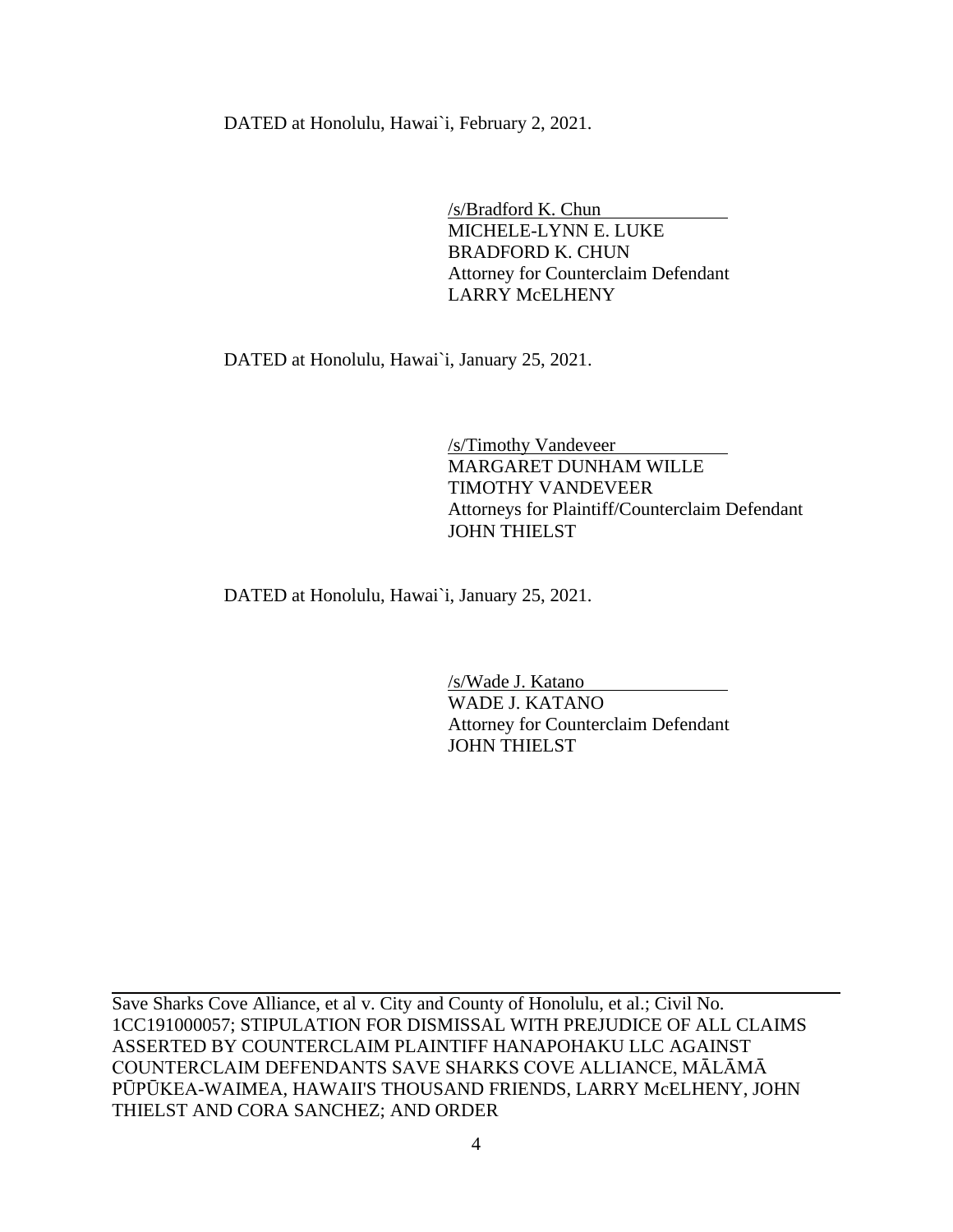DATED at Honolulu, Hawai`i, January 25, 2021.

/s/Timothy Vandeveer MARGARET DUNHAM WILLE TIMOTHY VANDEVEER Attorneys for Plaintiff/Counterclaim Defendant CORA SANCHEZ

DATED at Honolulu, Hawai`i, January 25, 2021.

/s/Timothy Vandeveer MARGARET DUNHAM WILLE TIMOTHY VANDEVEER Attorneys for Plaintiff SURFRIDER FOUNDATION

DATED at Honolulu, Hawai`i, January 25, 2021.

/s/Brad T. Saito PAUL S. AOKI BRAD T. SAITO JACOB GARNER Attorneys for Defendants CITY AND COUNTY OF HONOLULU, CITY COUNCIL OF THE CITY AND COUNTY OF HONOLULU, DEPARTMENT OF PLANNING AND PERMITTING OF THE CITY AND COUNTY OF HONOLULU